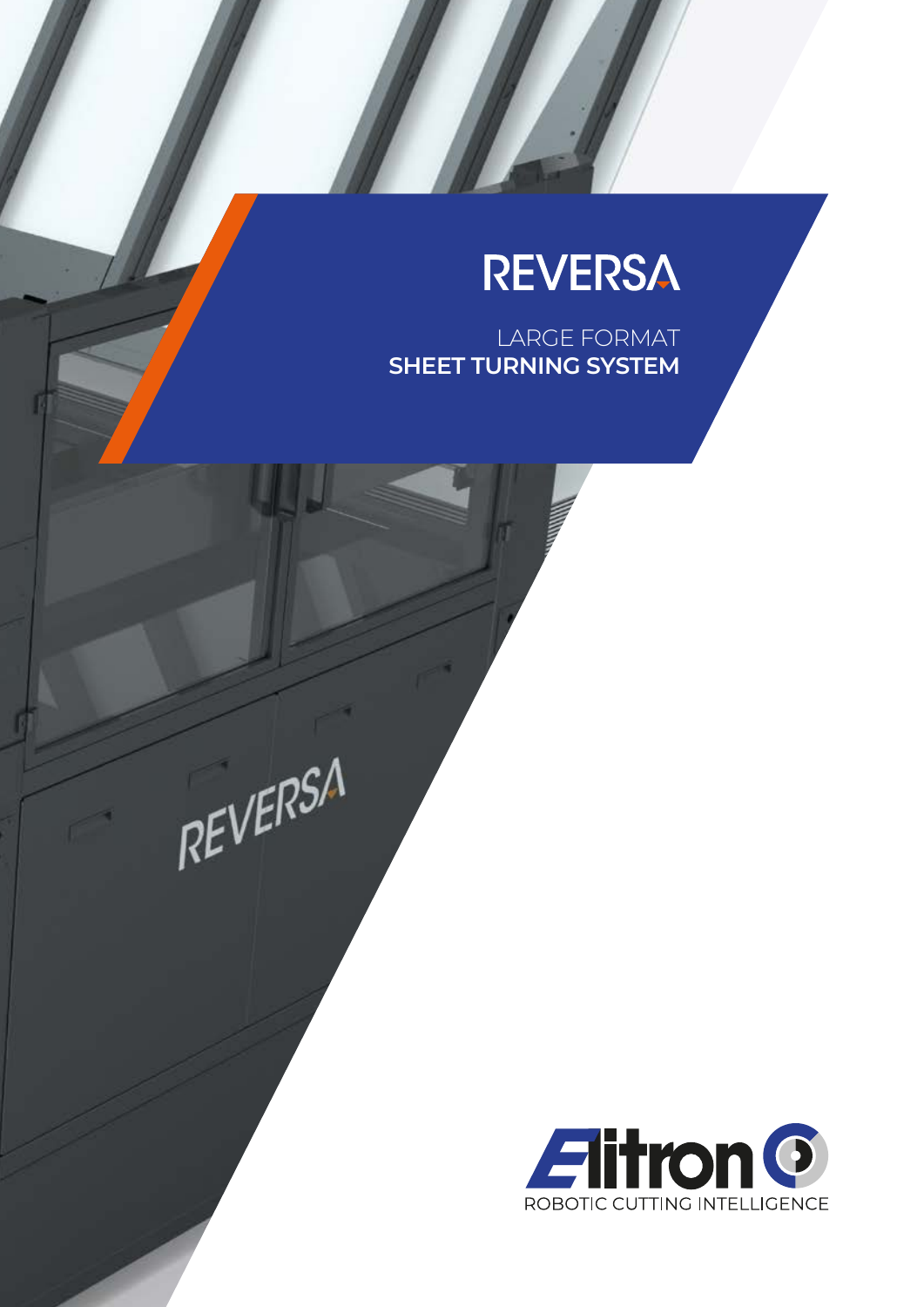Reversa is a system that allows to overturn the printed processing after printing.

In the case of two-sided printing, it is also possible to turn over the sheets already printed to facilitate the printing of the second side.

Reversa can be easily configured to receive and return sheets on both sides of the pallet. Depending of the printer, configuration 1 or 2 will be chosen.

The system of suction cups and bellows can be the separation of the sheets even in the resence of critical materials.

> ALIGNMENT OF THE INCOMING SHEETS

**REVERSA** 58 这

The system is provided in two ways: stand-alone and integrated.

ALIGNMENT OF THE OUTGOING SHEETS



ALIGNMENT OF THE OUTGOING SHEETS

**1 2**



**REVERSA** 



The system allows to process pallets sequentially, independently of the other processes.

Maximum loading height:

• 760 mm;

 $\mathbb{R}^n$ 

 $\overline{\phantom{a}}$ 

• 1200mm.



The system is an Integrated part of a production line, it intervenes only on the pallets to be processed and guarantees operational continuity, including the transit of the empty pallet from the loading to the unloading.

Maximum loading height:

• 1200 mm.



#### Reversa Stand-alone

#### Reversa Integrated



# LARGE FORMAT SHEET TURNING SYSTEM



ALIGNMENT OF THE OUTGOING SHEETS

ALIGNMENT OF THE OUTGOING SHEETS